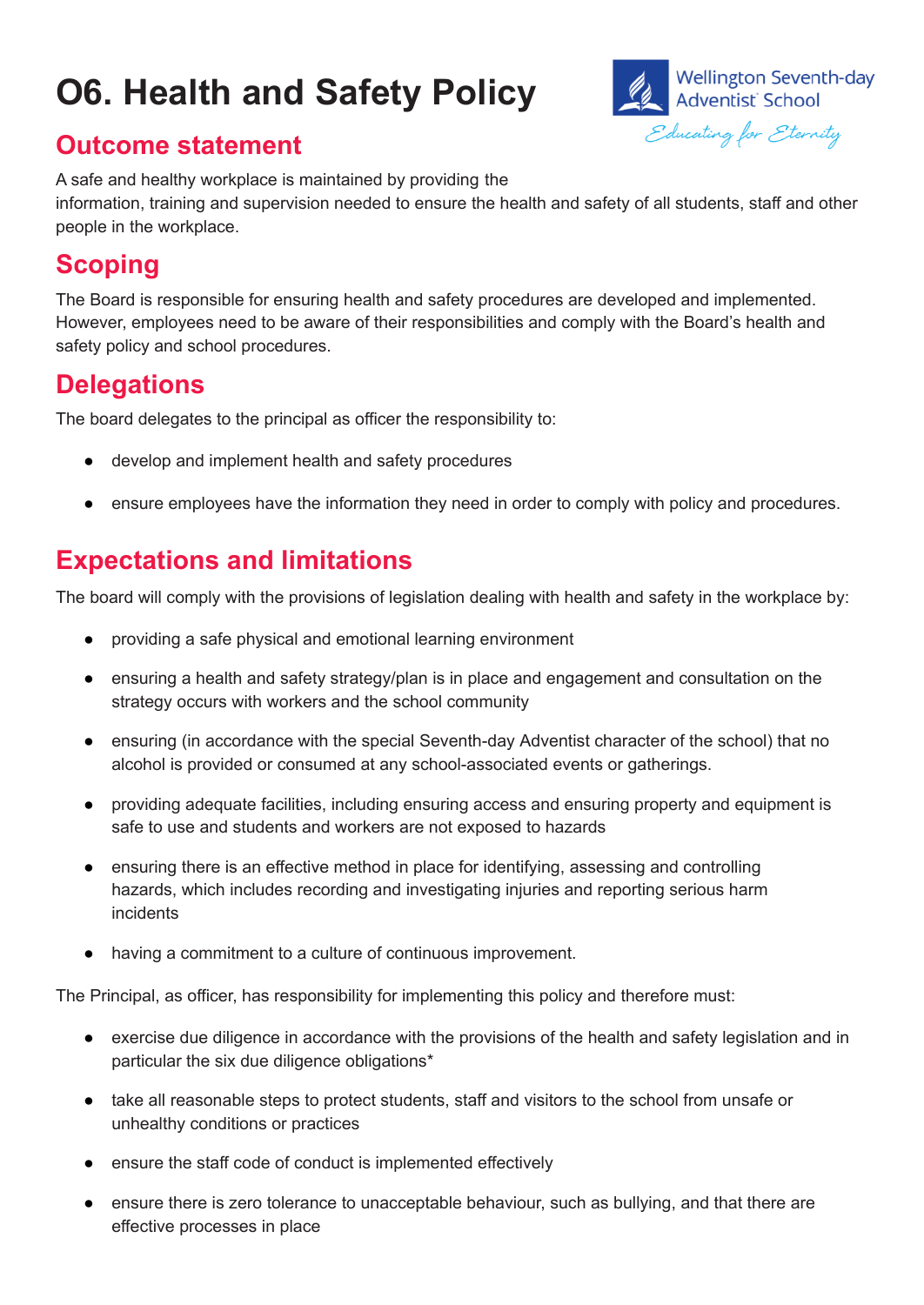- provide a smoke-free and vape-free environment
- ensure a risk analysis management system (RAMS) is in place and carried out
- seek approval for overnight stays/camps/visits attesting first to their compliance with the above
- consult with the community every two years regarding the health programme being delivered to students
- provide information and training opportunities to employees
- advise the Board Chair of any emergency situations as soon as possible
- ensure all employees and other workers at the school will take reasonable care to:
	- o cooperate with school health and safety procedures
	- o comply with the health and safety legislation and duties of workers
	- o ensure their own safety at work
	- o promote and contribute to a safety-conscious culture at the school
- These are to:
	- know about work health and safety matters and keep up to date
	- gain an understanding of the operations of the organisation and the hazards and risks generally associated with those operations
	- ensure the person conducting a business or undertaking (PCBU) has appropriate resources and processes to eliminate or minimise those risks
	- ensure the PCBU has appropriate processes for receiving information about incidents, hazards and risks and for responding to that information
	- ensure there are processes for complying with any duty and that these are implemented
	- verify that these resources and processes are in place and being used.

## **Procedures/supporting documentation**

Staff employment documentation (inclusive of Code of Conduct) Staff induction and orientation Education Outside the Classroom (EOTC), RAMS Health and safety register Hazard register Hazard assessment register Injury and incident reporting (procedure, checklist, board report, investigation form) Emergency procedures, including for shut-down and evacuation Administering medication Accident management Alcohol, smoking and drugs Before and after-school care Behaviour management – managing challenging behaviour and physical restraint (policy and procedures)